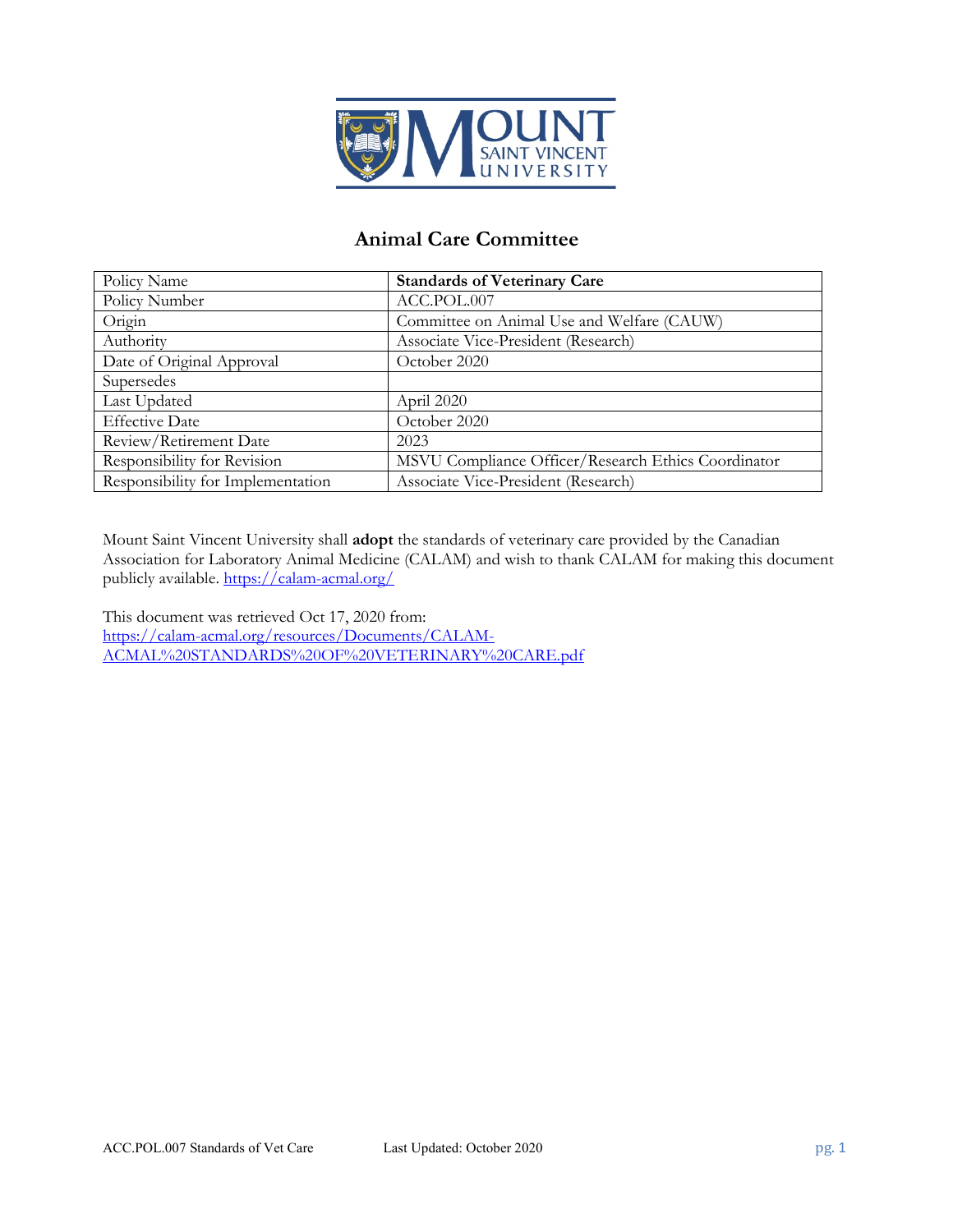

#### **CALAM/ACMAL STANDARDS OF VETERINARY CARE**

#### **Introduction**

**The Attending Veterinarian: Definition, Authority, and Relationships** 

**Veterinary Licensure, Training, and Continuing Education**

**Primary Areas of Veterinary Responsibilities**

- **1. Animal Ethics and Welfare Oversight**
- **2. Animal Husbandry and Care**
- **3. Health Management and Disease Surveillance**
- **4. Clinical Medicine, Surgery and Euthanasia**
- **5. Research Support and Regulatory Oversight**
- **6. Mentoring, Training and Education**
- **7. Other Responsibilities**

#### **Conclusion**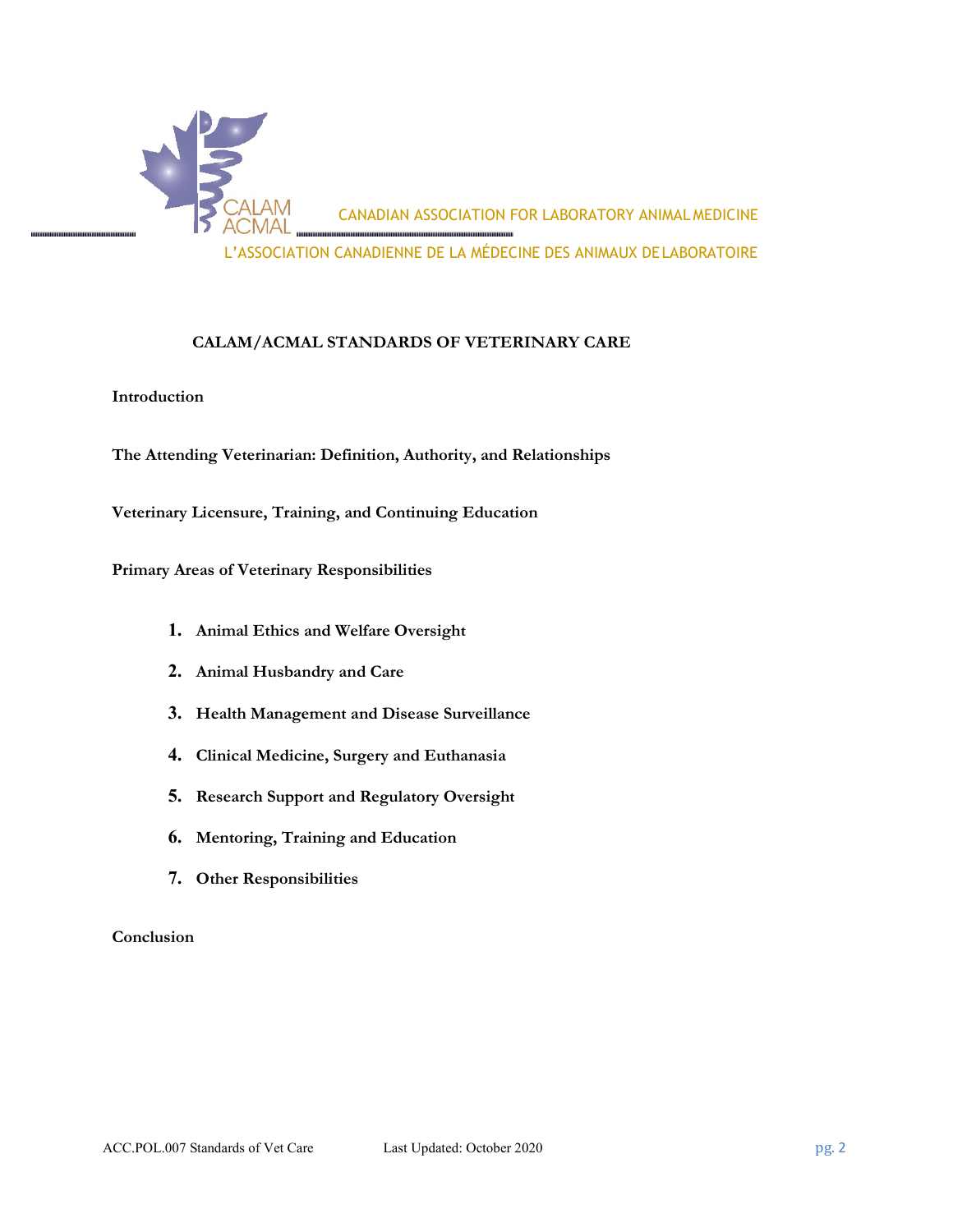#### **Introduction**

The Canadian Association for Laboratory Animal Medicine/L'association canadienne pour la medecine des animaux de laboratoire (CALAM/ACMAL) represents licensed veterinarians across Canada working in the field of laboratory animal medicine. CALAM/ACMAL is registered as a not-for-profit entity under the *Canada Not-For-Profit Corporations Act.*

This document (referred to throughout as *Standards of Veterinary Care* or *Standards*) has been developed jointly by CALAM/ACMAL and the Canadian Council on Animal Care**/**Conseil canadien de protection des animaux (CCAC/CCPA) to establish standards of veterinary care for animal-based science programs in Canada. Animal-based science includes five general areas of work: fundamental studies, medical and clinical studies, regulatory testing, development of products and medical devices, and teaching and training. The *Standards* were developed to ensure that institutional programs of veterinary care meet national expectations. The CCAC/CCPA uses the CALAM/ACLAM *Standards of Veterinary Care* as a basis for assessment of the veterinary and animal health and welfare components of their Assessment and Certification program. The *Standards* provide a framework for expectations for veterinarians working in the field of laboratory animal medicine in Canada. The *Standards* also help increase public awareness of the roles, responsibilities, and functions of the laboratory animal veterinarian. Providing a comprehensive program for animal care and oversight in animal-based science involves a team of veterinary professionals. CALAM/ACMAL recognizes the roles of other licenced veterinary professionals, such as registered laboratory animal technicians (RLAT) and registered veterinary technicians (RVT), who assist veterinarians in meeting the *Standards*.

The professional judgement of a veterinarian trained and experienced in laboratory animal medicine is essential in the application of the *Standards* and adherence to guidelines, policies and relevant legislation established by other agencies and organizations is required. The *Standards* are written in accordance with federal and provincial legislation overseeing the humane treatment of animals (e.g., the Criminal Code of Canada and provincial animal welfare laws and regulations) and Canadian provincial and federal regulations overseeing the delivery of veterinary medicine including the professional conduct of veterinarians. CALAM/ACMAL recognizes that institutions may have additional internal policies and procedures that may direct the veterinarian in the execution of his/her duties and responsibilities.

### **The Attending Veterinarian: Definition, Authority, and Relationships**

An animal ethics and care program is the responsibility of the institution's Senior Administrator (as defined in the *CCAC policy statement for: senior administrators responsible for animal care and use programs* (2008)), with support from the Animal Care Committee (ACC), and the Attending Veterinarian.

The **Attending Veterinarian**\* (AV) should be designated by the Senior Administrator and must be a licensed veterinarian with authority and responsibility for supporting the overall institutional animal ethics and care program.

This includes oversight for all related activities that are occurring at institutional sites and in the field. The AV may delegate responsibilities to other individuals, including other veterinarians, who are qualified to perform those duties.

The Senior Administrator of the institution and its ACC(s) must acknowledge and define the responsibilities and authority of the AV, including:

- The AV or his/her designee is responsible for and has authority to ensure provision of a comprehensive veterinary care program that meets all regulatory and/or compliance requirements;
- The AV or his/her designee must have access to all sites, at all times, where animals are maintained and worked with, as well as access to animal use protocols and medical records; and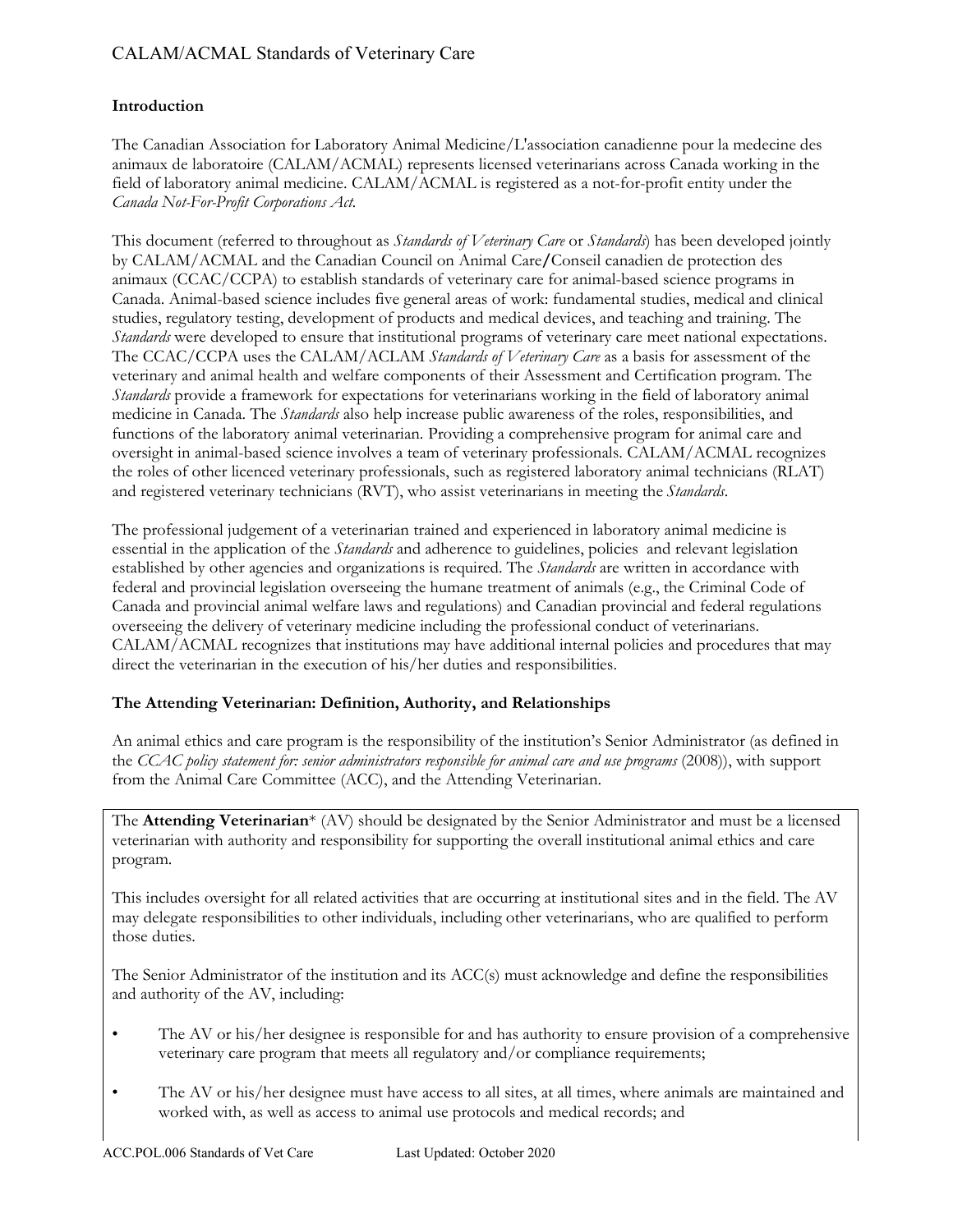• The AV or his/her designee has the authority to treat, remove from a study or euthanize, if necessary, an animal based on their professional judgement.

\*For institutions employing multiple laboratory animal veterinarians, the Attending Veterinarian is the individual with primary compliance responsibilities.

The AV should report directly to the Senior Administrator (or his/her designee) responsible for the animal ethics and care program at the institution (e.g., Vice-President Research, Chief/Director of Research). This is essential to ensure that the Senior Administrator can make informed decisions related to animal welfare. For complex animal ethics and care programs (e.g., institutions with several ACCs, multiple schools and campuses), the head of each entity (e.g., each campus or each site) should formally recognize the authority of the AV.

In organizations in which there are multiple veterinarians, it is preferable that veterinarians operating within the same group report to the AV. If there are multiple veterinarians reporting to different individuals there must be a written plan to facilitate coordination of the overall veterinary care program. In smaller institutions where there is a manager and/or a consulting veterinarian, these individuals must work together with the ACC Chair, and all should report to the Senior Administrator.

The complexity of the veterinary care program and its oversight will depend on several factors including the number of animals in the program, the type and variety of species, the nature of animal-based activities, and the organizational and financial structure of the institution (e.g., centralized or decentralized animal care units and budgets). The structure of the veterinary care program, including the number of veterinarians, their expertise, and specialized training must be appropriate to fulfill the program's needs and to provide care for the species housed at the institution or studied in the field, to meet the requirements of the CALAM/ACMAL *Standards of Veterinary Care*.

Veterinarians may fill a number of key roles in animal-based science programs including facility director, regulatory veterinarian, clinical veterinarian, educator, compliance officer, and researcher. Veterinarians may find themselves in a position of real or perceived conflict of interest if they have both compliance or service and scientific or educator functions. This may occur when a veterinarian acts as a collaborator on an animalbased research project or instructor in a teaching course while providing clinical services to the same animals or is involved in post approval monitoring of these same animals. If there are sufficient veterinarians at the institution, veterinary roles should be structured to separate duties related to research or educational support from duties related to compliance oversight or clinical services. If there are not, the potential for a conflict of interest should be declared and discussed openly within the ACC.

Smaller animal ethics and care programs may employ consulting veterinarians on a part-time basis. Consulting veterinarians must be adequately trained or seek additional training to meet the requirements of the CALAM/ACMAL *Standards of Veterinary Care*. In situations in which the AV works on a part-time or consultative basis, there must be a formal written plan of veterinary care that outlines expectations for scheduled visits to the institution's animal facilities.

### **Veterinary Licensure, Training and Continuing Education**

The AV must be a current licensed member in good standing of a provincial veterinary statutory body in [Canada](https://www.canadianveterinarians.net/resources/veterinarian-careers) and should be qualified by virtue of training and experience in laboratory animal medicine. Postveterinary training may include formal training programs (e.g., certificate, residency, DVSc, PhD) or on-thejob training within the workplace. The American College of Laboratory Animal Medicine (ACLAM) is a specialty College recognized by the American Board of Veterinary Specialties (ABVS) as the certifying organization for laboratory animal veterinary specialists in North America. Board certification in laboratory animal medicine is recognized within the veterinary medical profession in Canada and attainment of board certification represents one means of demonstrating a high level of competency in laboratory animal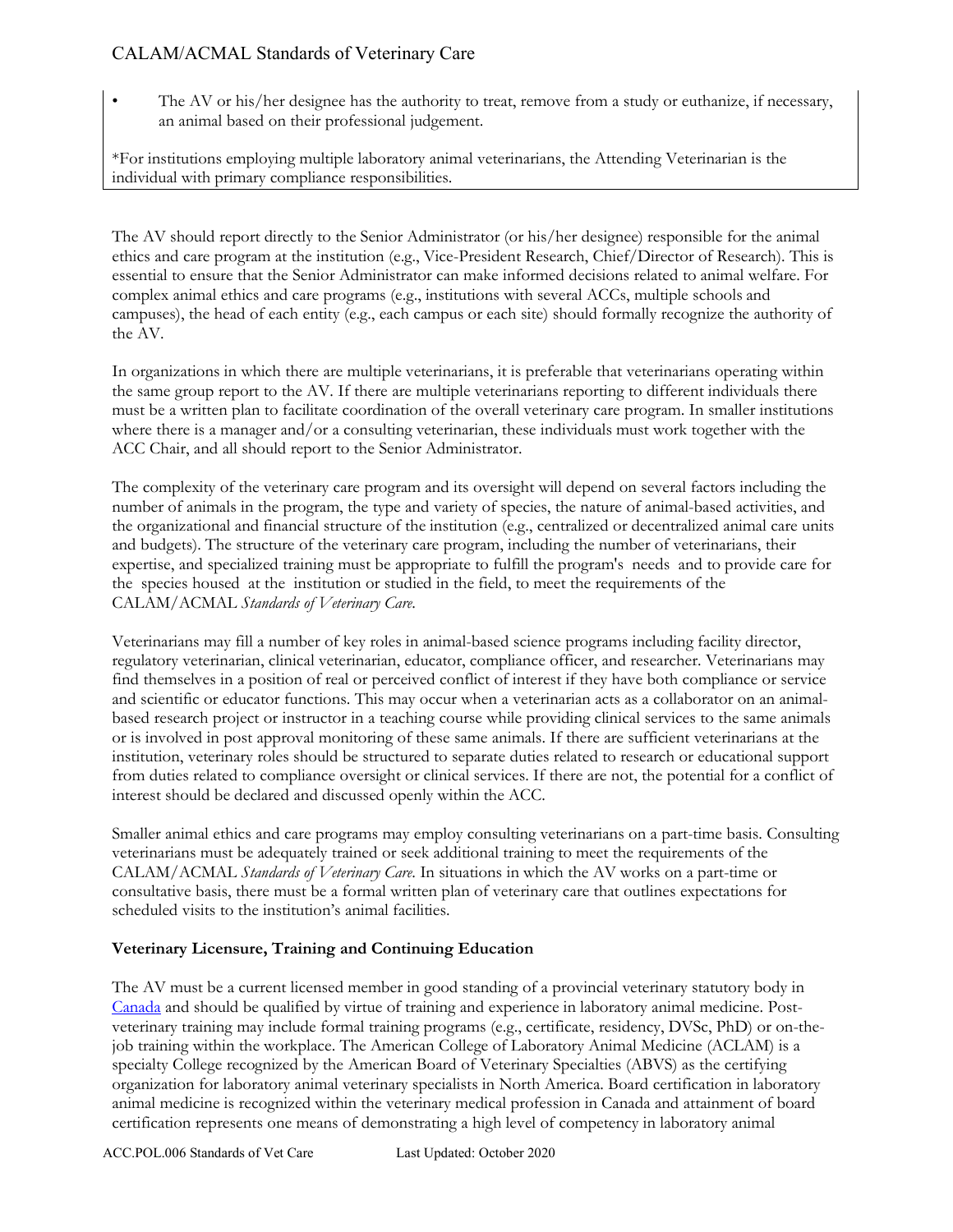### medicine.

Laboratory animal medicine is a rapidly evolving field and the institution must provide opportunities for annual veterinary professional development and continuing education, such as:

- Membership and participation in CALAM/ACMAL and Canadian Association for Laboratory Animal Science/Association canadienne pour la sciences des animaux de laboratoire (CALAS/ACSAL) activities and symposia;
- Attendance and participation at other laboratory animal medicine and science courses and meetings (e.g., Canadian Aquaculture Institute courses, Charles River Short Course, The Jackson Laboratory courses, American Association for Laboratory Animal Science (AALAS) National Meeting, CCAC/CCPA National Workshop, etc). (See Appendix VI of the *CCAC policy statement for: senior administrators responsible for animal care and use programs* (2008)); and
- Access to peer-reviewed literature, including laboratory animal science journals.

### **Primary Areas of Veterinary Responsibilities**

### **1. Animal Ethics and Welfare Oversight**

Animal ethics and welfare should be the primary focus of an institution's ACC and the institutional AV. Evaluating animal welfare includes consideration of physical, physiologic, social, and behavioural aspects of an animal's condition. Animals should have freedom to perform species-specific natural behaviours, postures, and movements; freedom from fear, pain, and distress; and provision of appropriate social interactions with conspecifics and human caregivers. Minimizing exposure to suboptimal environments and aversive stimuli, while promoting positive experiences and affective states, should be emphasized.

- A veterinarian should serve as an expert advisor and animal advocate to the ACC. Veterinary expertise on strategies to address the 3Rs (replacement, reduction, and refinement), animal ethics, health, welfare, husbandry, care and use can be used to help ACC members make informed ethical decisions. This includes advice on anesthesia and analgesia, creation and suitability of animal models, establishment of humane intervention points, and evaluation of zoonoses, biohazards, and occupational health and safety issues as they relate to an animal ethics and care program;
- A veterinarian must ensure the availability of veterinary services during and outside of regular working hours. Animal caregivers and research personnel must be able to report animal injury, ill health or death at any time, and a veterinarian must be available to treat the animal, investigate an unexpected death, and to advise on euthanasia;
- In terms of veterinary care, each animal must be treated with the same ethical consideration, the same high standards of care, and must have equal access to veterinary care within and out of hours to ensure good care;
- Evaluation of animal welfare must be performed by the veterinarian, in collaboration with animal care and research personnel. This evaluation should take into consideration physical appearance and behavioural indicators, animal behavioural management programs, housing conditions, husbandry practices, veterinary care, and type and number of experimental procedures performed on a single animal; and
- To ensure best practices are maintained in animal-based science programs, the veterinarian should advise on ongoing improvements to institutional standard operating procedures (SOPs) and policies, through discussions with the ACC, Senior Administrator, and research and animal care personnel.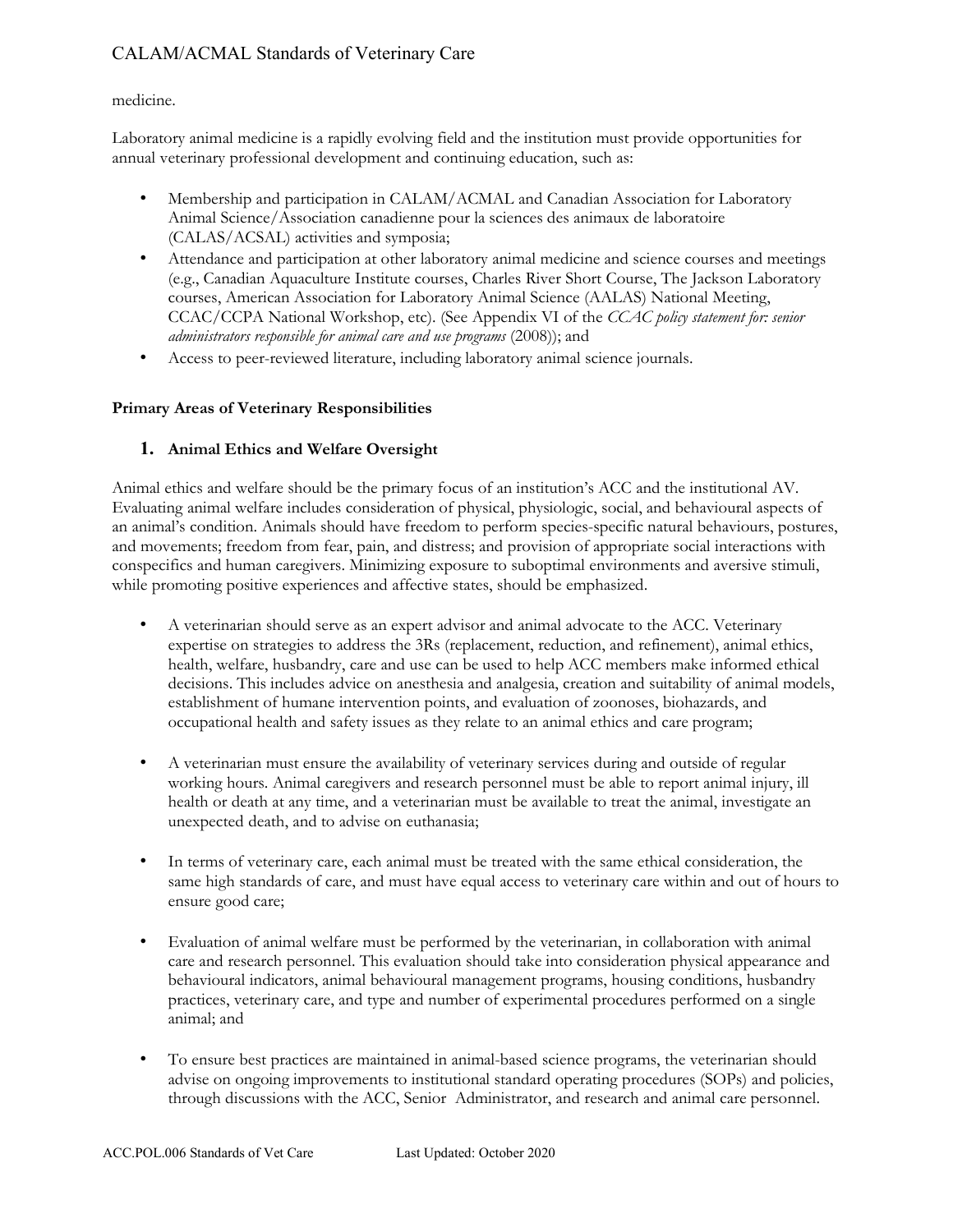### **2. Animal Husbandry and Care**

Progressive husbandry and care practices are fundamental to a high-quality animal ethics and care program and the veterinarian must ensure appropriate species-specific practices are in place, including:

- Acclimation of newly arrived animals to the research environment and habituation and/or training of animals to procedures and personnel;
- Provision of appropriate housing for animals in a secure facility. The veterinarian should be consulted to determine the suitability of facilities for housing, husbandry, and experimental procedures prior to the arrival of animals. Deviations from current standards and best practices for housing and care should be validated to ensure that animals are not harmed by alternative approaches and approved by the ACC in consultation with the veterinarian;
- Review and implementation of current veterinary standards, guidelines, policies and regulations related to the housing and care of animals in science;
- Provision of advice on the design and equipment requirements for all new construction or renovations of facilities or institutional spaces in which animals will be housed or where procedures will be performed;
- Awareness of infrastructure and operational deficiencies and the effect they may have on animal care, and communication of these deficiencies to the ACC and the Senior Administrator for resolution (e.g., ensuring there is sufficient animal care staffing levels to support the program);
- Participation in the development, implementation, and review of institutional SOPs and policies for animal husbandry and care, including animal handling and restraint;
- Oversight of species-specific animal husbandry practices, including sanitation, animal welfare state, behavioural requirements, nutrition, genetics, breeding, and pest control;
- Seeking advice from subject matter experts (e.g., research personnel, external wildlife or zoo biologists or veterinarians) when specific expertise related to animal care, housing, husbandry or procedures is missing. Relevant species-specific guidelines should be consulted (e.g., taxon guidelines) and supplementary training should be provided to the veterinarian(s), where expertise is missing; and
- Provision of appropriate oversight of animal care during fieldwork studies. The veterinarian should be consulted regarding proposed interventions in the field (e.g., capture, transport, euthanasia, sample collection, identification, trap monitoring, and housing), and assist with developing proactive measures to ensure the well-being of animals. Institutions should establish a mechanism to ensure health issues and complications encountered in the field are communicated in an appropriate timeframe to the AV and the ACC. Institutions must ensure the veterinarian is competent to oversee fieldwork studies.

### **3. Health Management and Disease Surveillance**

Healthy animals are more likely to produce high quality, reproducible research data. Veterinarians are essential in ensuring good health and well-being of individual animals and the health status of all animal facilities.

Veterinarians should provide oversight and assist with the development of procurement policies for animals and biological materials. This should include: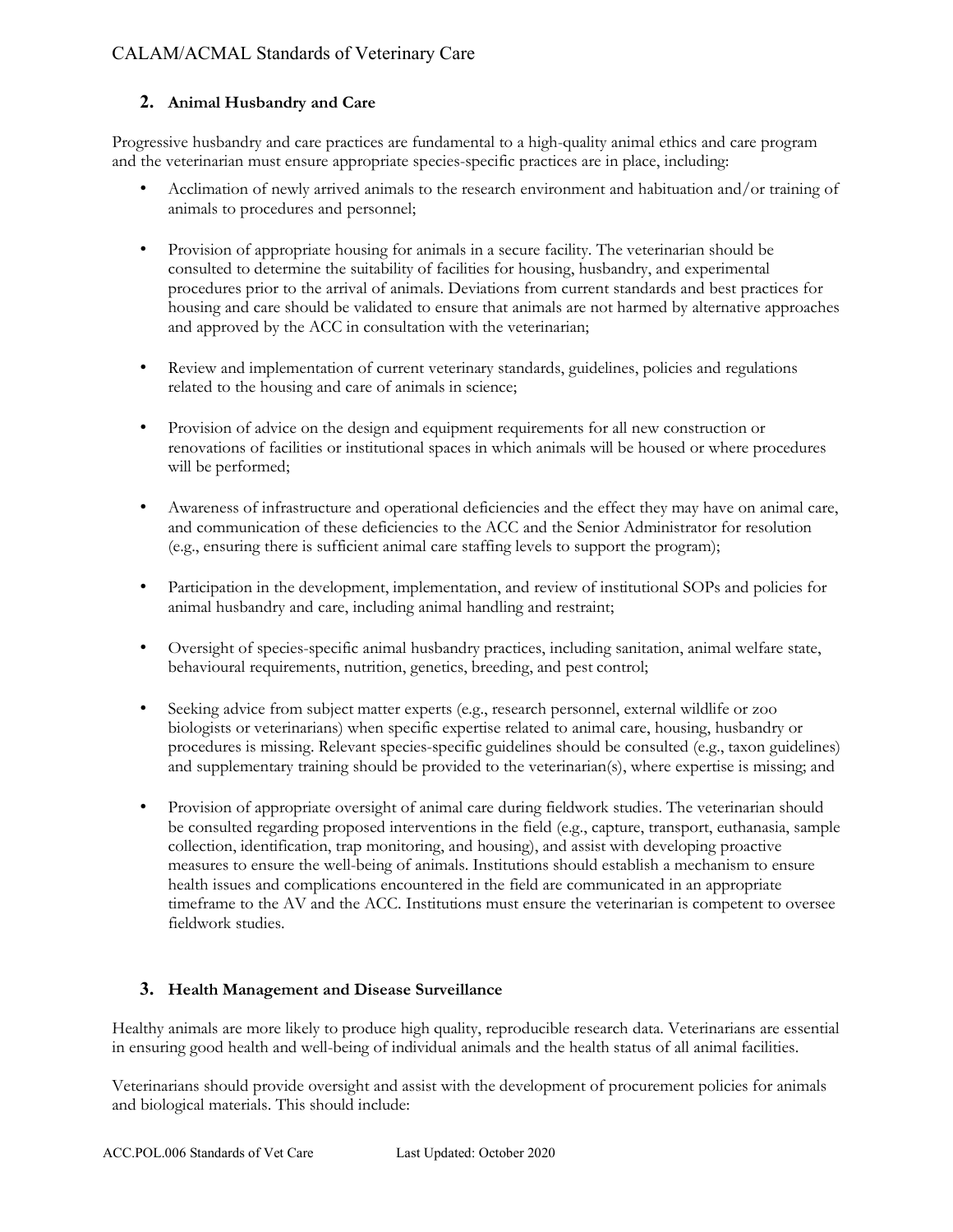- Advocating that all animals entering the facility, as well as biological materials to be used within animals, be ethically and legally sourced. Animals should be obtained from a licensed commercial vendor or an approved non-commercial source such as an academic institution. Animals entering the program should not harbour infections that are hazardous to other animals and humans or detrimental to the scientific study;
- Reviewing the practices of the vendor, particularly in cases where animals are purchased from noncommercial vendors;
- Ensuring that appropriate quarantine facilities and workflow procedures are in place to ensure that the health status of newly arrived animals does not affect that of the existing population;
- Ensuring that appropriate policies are in place for testing of biological materials to be used in vivo; and
- Ensuring that the transportation of animals and biological materials used in vivo, between and within institutions, are approved by the ACC, and are conducted in compliance with external regulatory bodies and internal occupational health and safety policies.

A veterinarian must develop health monitoring and quality assurance programs to ensure that all animals maintained for science activities are free from confounding or unwanted disease. This oversight includes:

- Direct or indirect daily observation of animals for signs of disease or other adverse health states by competent personnel who are trained and under the oversight of the veterinarian. There must be a timely and accurate method for communication of health, behaviour, and welfare concerns to the veterinarian;
- Ensuring the maintenance of accurate medical records for routine preventative medicine programs and treatment of clinical cases. Records should include the date, animal identification, protocol number, preventative healthcare activities, clinical findings and assessment, diagnosis and treatment, clinical interventions, and resolutions. Records may be individual (e.g., dogs, primates) or grouped (e.g., rodents, fish), as appropriate;
- Establishing preventative health programs to support the size and scope of the animal ethics and care program. Programs may include environmental and/or sentinel monitoring programs for rodent populations, herd/flock health programs for livestock, tank monitoring for aquatic species and species-specific preventive healthcare programs (e.g., parasite control, vaccinations, dental evaluations, surgical sterilization, etc.);
- Monitoring animals for the presence of infectious agents, including parasitic, bacterial and viral agents that may cause overt or inapparent disease. The occurrence of disease may impact research findings as well as animal health and welfare. The type and intensity of surveillance will depend upon the size the program, type of species, desired health status, experimental procedures, and number of animals;
- Coordinating the response when disease is detected, including having the authority to use the appropriate treatment, control measures and/or to euthanize an animal(s). When infectious agents are identified, appropriate measures must be implemented to minimize risk of transmission to other animals and humans;
- Providing prompt emergency treatment for diseased or injured animals. The veterinarian must have the authority to proceed with any necessary emergency measures, whether or not research personnel and the ACC Chair are available; and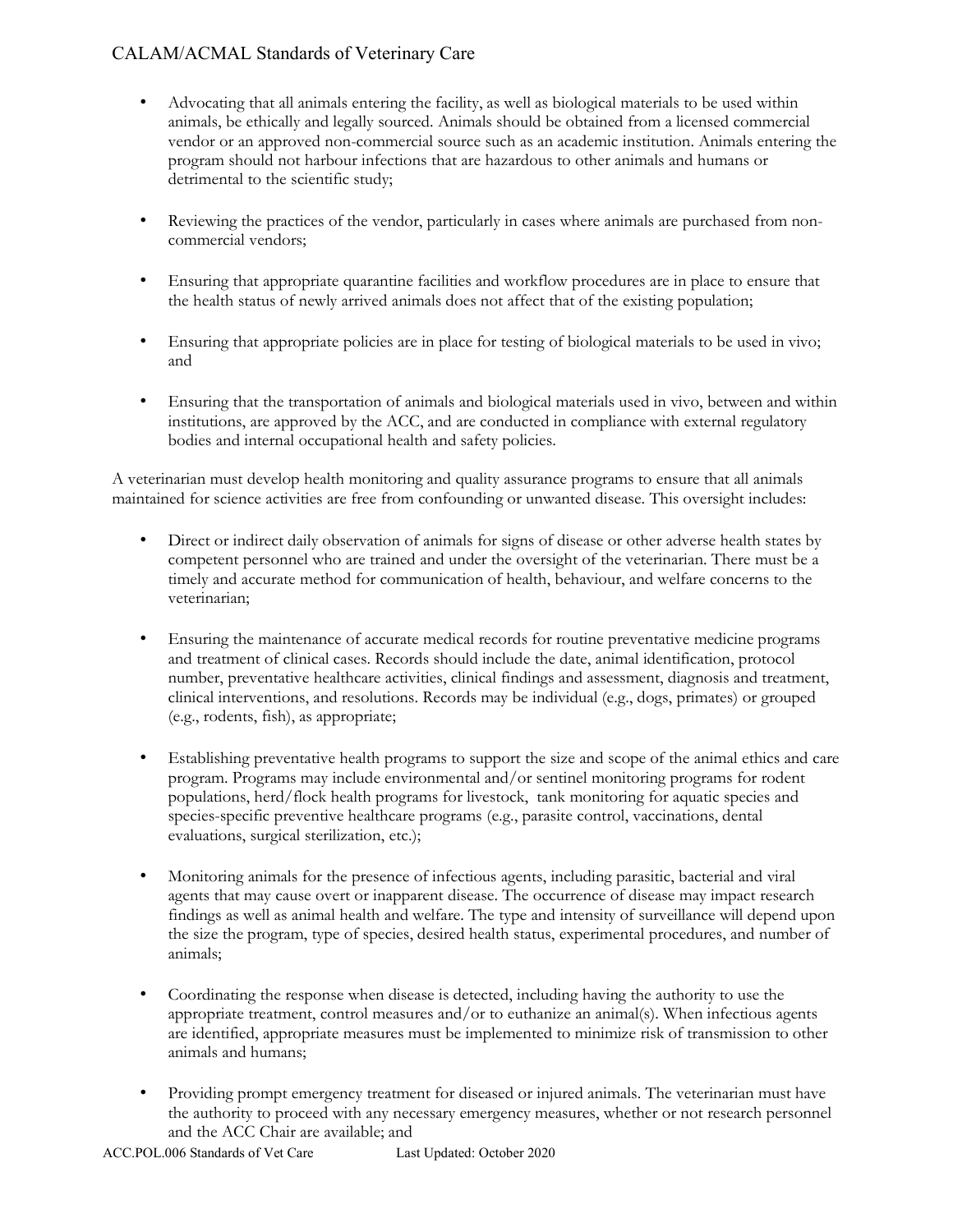• Accessing or providing diagnostic laboratory services to assist with surveillance, diagnosis and treatment of disease. Services should include necropsy, histopathology, microbiology, clinical pathology and parasitology as well as other specialized procedures such as genetic testing and radiology. External or internal diagnostic services may be sourced.

#### **4. Clinical Medicine, Surgery and Euthanasia**

Veterinarians, by virtue of their specialized medical training and experience, must oversee all aspects of anesthesia, surgery, analgesia, humane intervention point evaluation, and euthanasia. This should include:

- Provision of expert advice related to surgical, perioperative and experimental procedures that require anesthesia, analgesia and euthanasia. This includes animal handling and restraint, anesthesia and analgesia agent selection (e.g., agent, dosage, route, and schedule), substance administration and sample collection, aseptic surgical technique, animal monitoring and recovery, and maintenance of appropriate records. Recommendations for veterinary therapeutics must take into consideration both animal welfare and scientific objectives;
- Ensuring that facilities intended for animal surgery meet current veterinary standards as determined by guidelines, policies and other regulatory legislation, and that personnel are adequately trained and competent in the procedures they are expected to perform; and
- Ensuring compliance with all federal and provincial laws and regulations regarding human and veterinary therapeutics. In situations where research personnel hold their own drug licence(s) or exemptions to use controlled substances, it is their responsibility to adhere to relevant regulations and legislation.

### **5. Research Support and Regulatory Oversight**

Veterinarians play a key role in animal-based science by facilitating activities using animals. Working with the ACC, through the development and implementation of institutional policies and SOPs, the veterinarian ensures that animal-based science activities are compliant with provincial and federal legislation, CCAC/CCPA guidelines and policies, and other relevant standards related to the humane treatment and care of animals. This can be accomplished by veterinary participation in:

- Review of all animal use protocols and providing advice on experimental design, animal model selection, experimental techniques, selection and application of humane intervention points, surgical manipulations, selection of anesthetics and analgesics, therapeutic agents, procedural monitoring, post-approval monitoring, record keeping, potential welfare concerns and euthanasia;
- Conducting regular visits to all animal facilities, the frequency of which depends on the size of the institution, the number of animals, and specialized program needs. At minimum, two site visits per year are required, preferably at six-month intervals, and animals should be present in the facility during the visits. Veterinary site visits, including recommendations should be documented in writing and submitted to facility management, the Senior Administrator, and the ACC, if not occurring as part of a regularly scheduled ACC visit. In larger institutions, veterinarian(s) must be on site regularly (e.g., daily, or weekly) to meet the requirements of the CALAM/ACMAL *Standards of Veterinary Care*, in which case formal reports may not be required for each visit; and
- Maintaining vigilance over experimental or other conditions that may lead to pain and distress for animals, and reporting concerns to the ACC and Senior Administrator, as necessary.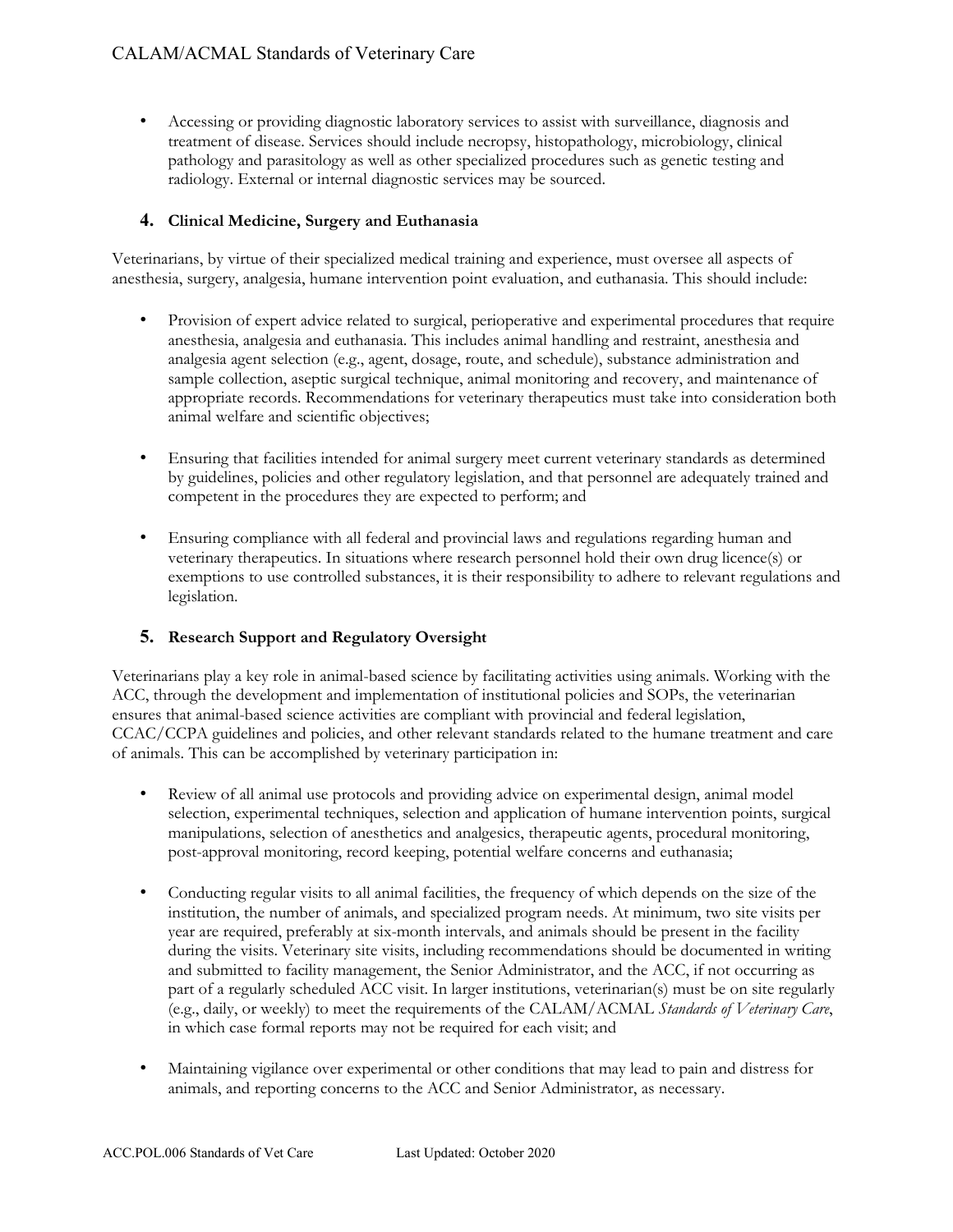### **6. Mentoring, Training and Education**

Veterinarians, as licensed professionals, have the knowledge, skills, attitudes, and behaviours needed to mentor and train others working with animals in science. The veterinarian should be involved with the development of an appropriately sized and resourced institutional animal ethics and care training program. The veterinarian's role is to:

- Oversee the development and delivery of didactic and hands-on animal-related training programs for all personnel working with animals and ensuring there is a framework to assess competency;
- Assure that the institutional animal ethics and care training program contains all required elements described in provincial and federal legislation, guidelines and policies;
- Promote and demonstrate the use of alternatives and replacements, where possible, when teaching manual skills;
- Ensure that all individuals providing training are competent in animal handling and procedures being taught; and
- Mentor and educate animal caregivers and research personnel in adopting up-to-date veterinary standards when working with animals.

### **7. Other Responsibilities**

Animal-based science programs are unique and constantly evolving to meet the needs of various stakeholders. In addition to clinical care and oversight of animals, veterinarians may act as research administrators, provide expert opinions to institutional stakeholders, and manage large scale operations through financial and operational oversight. In these situations, the veterinarian's role may include:

- Participation in the recruitment process for prospective new research personnel or institutional faculty including providing guidance on animal procurement, housing, and care to ensure that resources are available to support new researchers;
- Liaising with institutional occupational health and safety and infection control program personnel in relation to animal use. This includes providing veterinary advice on biologic risk assessments, biohazardous agents, chemical hazards, zoonoses, laboratory animal allergy, radioactive materials, waste handling, and workplace ergonomics. The veterinarian should be consulted during development of institutional occupational health and safety policies and training programs related to animal use, design and operation of containment facilities, as well as other relevant committees;
- Financial and operational oversight of animal ethics and care programs, including rate setting, budget development, procurement of supplies, human resources, and general operations;
- Participation and collaboration in operational, infrastructure, and scientific grant proposals;
- Consultation with institutional media relations personnel to develop pro-active communication strategies to address concerns, criticisms, and successes related to the use of animals in science and education;
- Participation in teaching activities including undergraduate and graduate level (e.g., animal care,